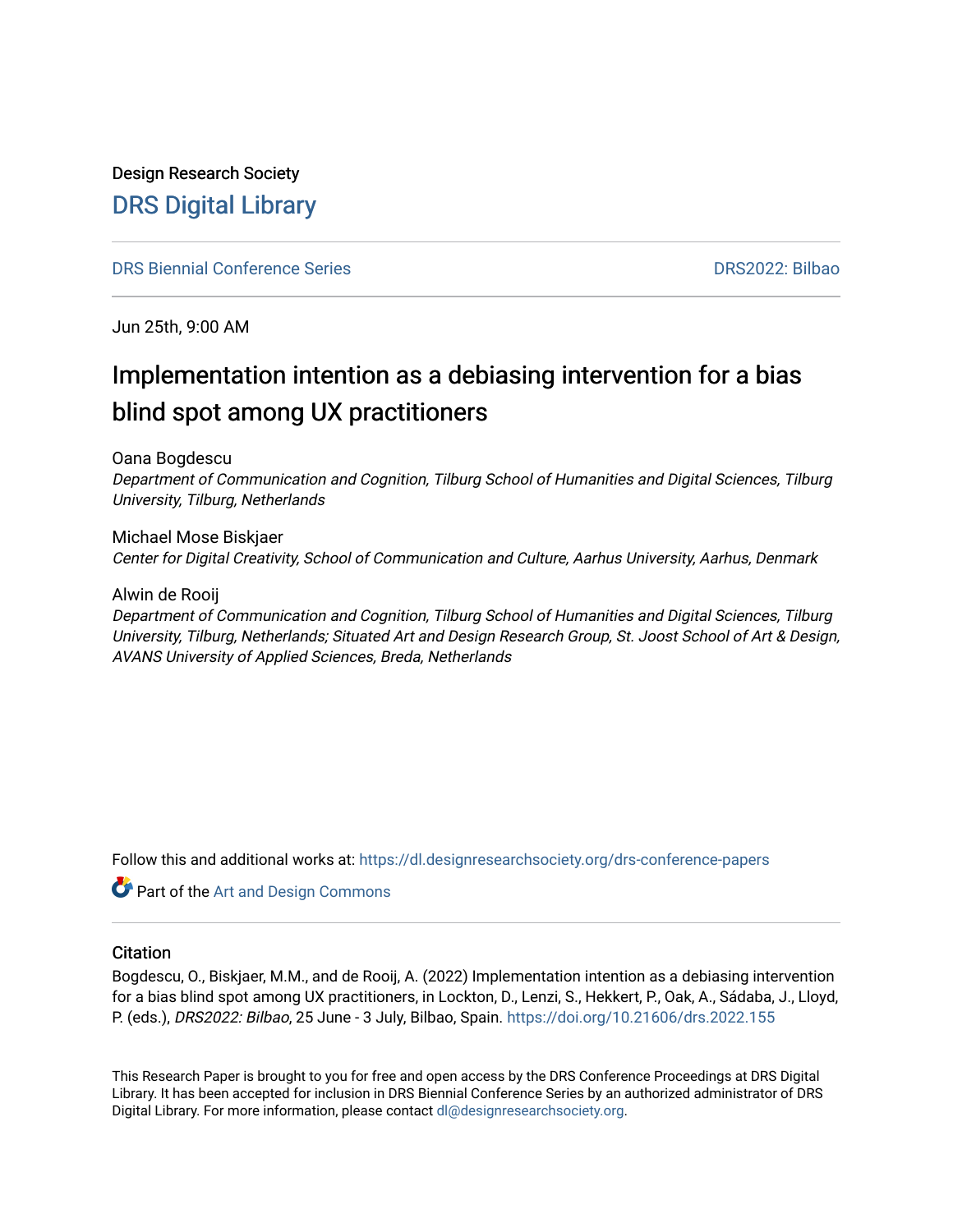



# **Implementation intention as a debiasing intervention for a bias blind spot among UX practitioners**

Oana Bogdescu<sup>a</sup>, Michael Mose Biskjaer<sup>b</sup>, Alwin de Rooij<sup>a,c\*</sup>

<sup>a</sup>Tilburg School of Humanities and Digital Sciences, Tilburg University, The Netherlands **bSchool of Communication and Culture, Aarhus University, Denmark** Centre of Applied Research for Art, Design and Technology, AVANS University of Applied Sciences, The Netherlands

\*corresponding email: alwinderooij@tilburguniversity.edu

doi.org/10.21606/drs.2022.155

**Abstract:** When designing digital products that millions of people use, User Experience (UX) practitioners are prone to typical cognitive biases that might threaten the quality of their work. A barrier for mitigating such biases is the bias blind spot: People are more likely to detect bias in others than in themselves. Since practitioners have no standard means to diminish the bias blind spot, this paper investigates the prospect of implementation intention, designed as a commitment to consider how one evaluates others when evaluating oneself, as a debiasing intervention. As a preliminary study, an online experiment was conducted among 123 UX practitioners to examine whether implementation intention could yield a short-term bias blind spot diminution. The results suggest that the UX practitioners perceived more cognitive bias in the 'average UX practitioner' than in themselves, and that implementation intention served to diminish this bias blind spot short-term for novices and experts alike.

**Keywords**: bias blind spot; debiasing; implementation intention; user experience (UX) practitioners

#### **1. Introduction**

*User experience (UX) design* is now an integral part of the research-and-development (R&D) strategy of most major corporations and organizations (Gray et al., 2015). Through a usercentered design approach, UX practitioners develop digital products that convey meaningful and relevant experiences to millions of users (Norman & Nielsen, 2020), help build brand loyalty, reduce cost, and increase profit (Kambala, 2019; O'Brien, 2018). These digital products inform (e.g., news), entertain (e.g., streaming services), stimulate productivity (e.g., file-sharing systems), facilitate education (e.g., learning management systems), and keep track of physical and mental health (e.g., bio-monitoring systems) (Yalanska, 2017). UX is therefore woven into the digital infrastructure of society.

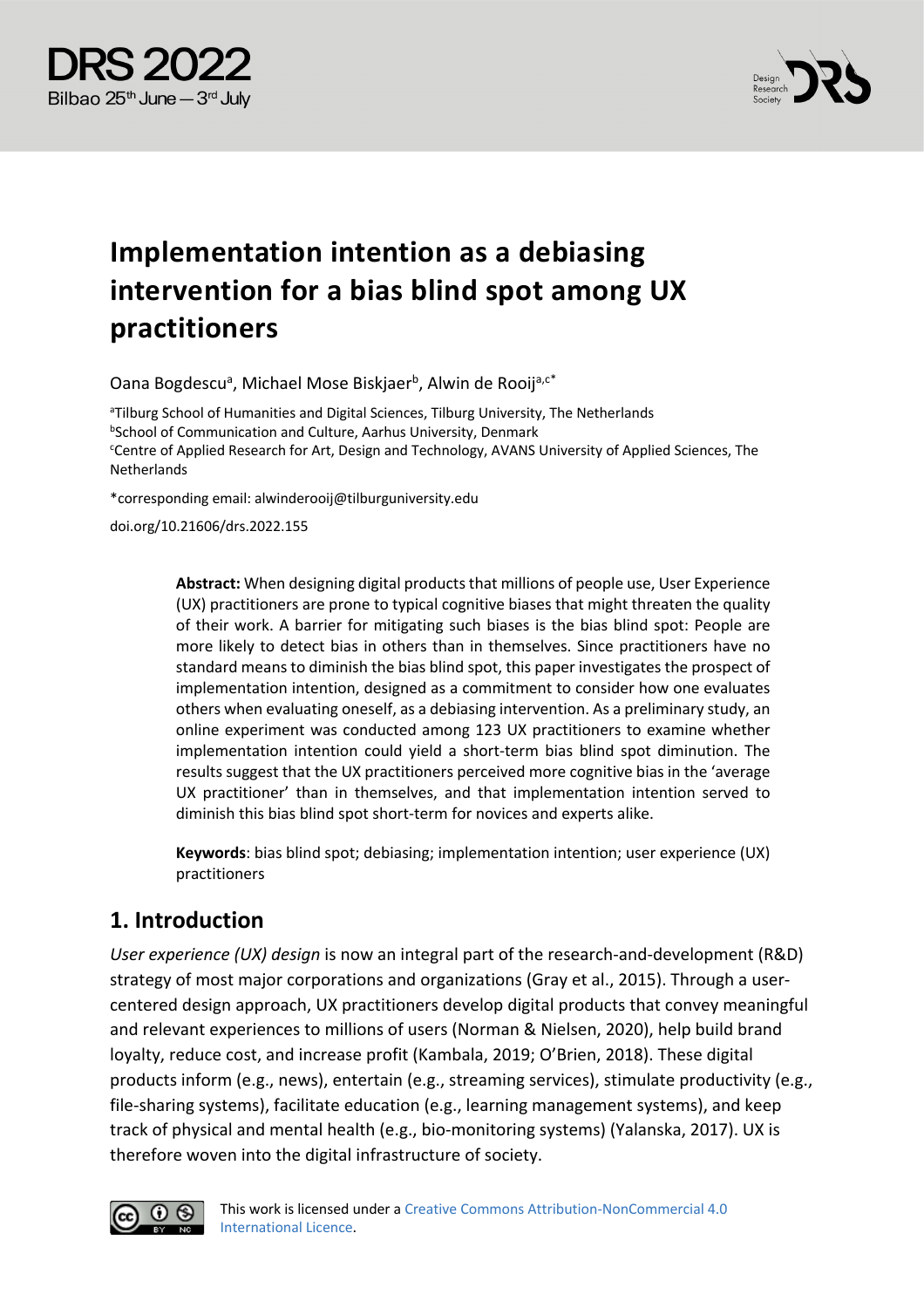The impact of UX on our everyday lives entails an ethical responsibility for *UX practitioners* (Gray, 2016): They should aim to maximize the perceived benefits of the users they design for. Human judgment, however, is often distorted by irrational, yet consistent erroneous tendencies, inclinations, or prejudice. Such systematic error in thinking is called *cognitive bias* (e.g., Tversky & Kahneman, 1974; Tversky & Kahneman, 1996; Kahneman, 2012). Although bias introduces an evolutionary advantage such as quick decision-making in highpressure situations, bias also frequently causes erroneous and inappropriate decisionmaking (Haselton et al., 2009). Diminishing cognitive bias would thus enable UX practitioners to better avoid such potential errors and, in turn, elevate the quality of their work.

Efforts have been made in the UX professional community to articulate and moderate cognitive biases (e.g., Subramanian, 2018; Whitenton, 2016; Sun, 2017). In design thinking, a practical approach has been to address this by involving users and colleagues and, more generally, by adopting an empathic lens in the design process (e.g., Wright & McCarthy, 2008; Kouprie & Visser 2009; Köppen & Meinel, 2015). Such attempts, however, face a critical challenge: UX practitioners, just as everyone else, might be subject to a *bias blind spot* where "they are less likely to detect bias in themselves than in others" (Scopelliti et al., 2015, p. 2468). The result is a tendency to ignore where and how one's own types of bias could be addressed despite the potentially harmful effects of bias-induced errors during design-based decision-making. This entails a similar ethical responsibility for *design researchers*, namely to provide UX practitioners with the relevant knowledge and the applicable tools they need to help mitigate this bias blind spot.

A novel and promising *debiasing intervention* is known as an *implementation intention*. This refers to a tailored 'if-then' plan specifying a situation and a desired behavior to be performed, which the person must then commit to (Brandstätter & Gollwitzer, 2001; Adriaanse et al., 2011). Speculatively, the bias blind spot could thus be targeted simply by asking UX practitioners to consider how they evaluate others when they evaluate themselves. If they seriously commit to this debiasing intervention, UX practitioners should be able to become as aware of the bias in their own decision making as they are about the bias in others', thereby effectively mitigating their own bias blind spot. This, however, is conjecture, since implementation intention has not been studied as a debiasing intervention for the bias blind spot, neither within nor outside the UX domain.

To address this lacuna, this paper contributes a preliminary study: *Can implementation intention yield a short-term bias blind spot diminution among UX practitioners?* Focusing on short-term effects serves to probe if more extensive research on this topic is warranted. The paper first expounds this motivational conjecture before reporting on the method and results of an online experiment among 123 UX practitioners. The paper discusses the results and limitations and proposes future research on how implementation intention might mitigate the bias blind spot among UX practitioners both long-term and in-situ.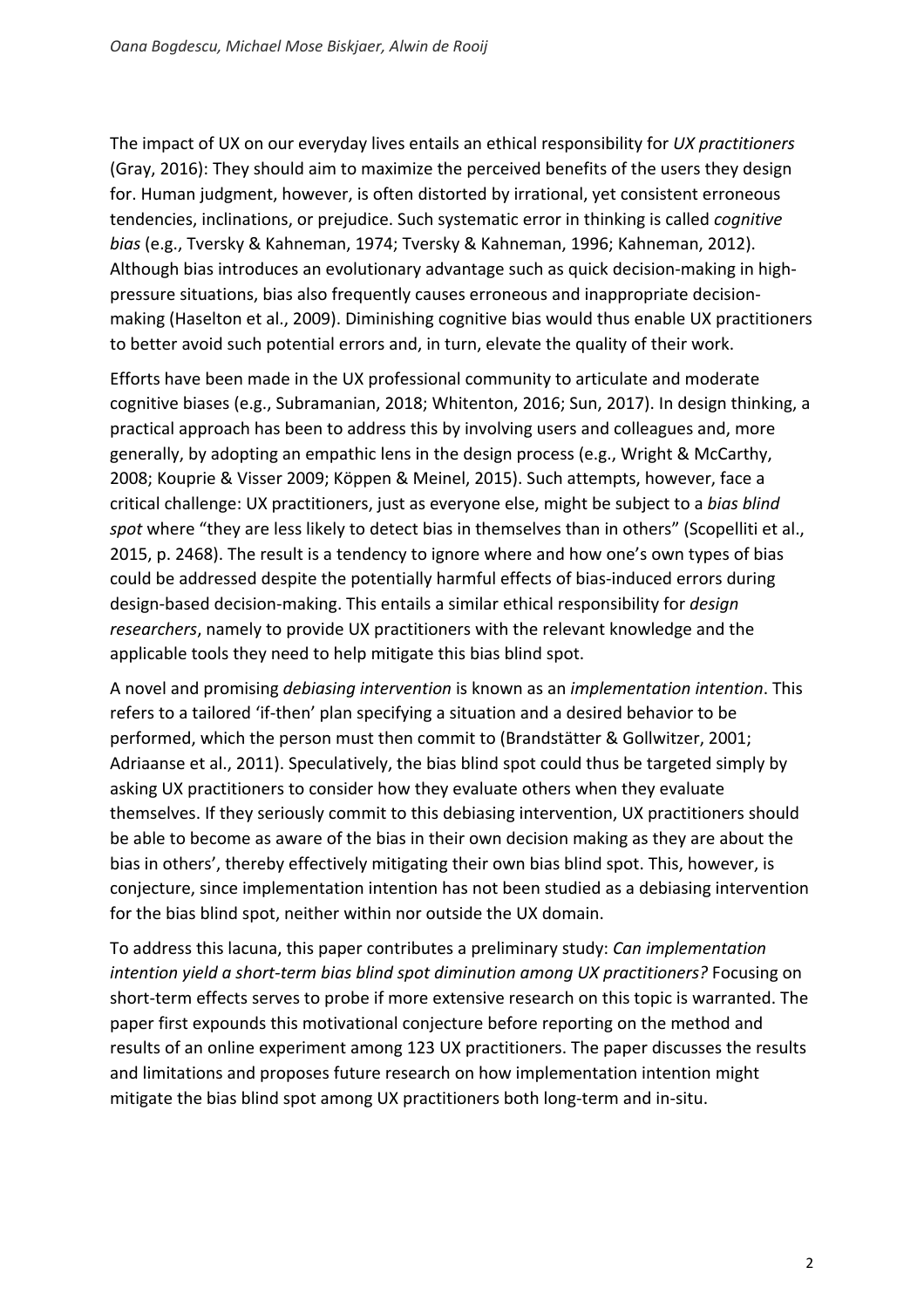## **2. Theoretical background**

#### *2.1 Cognitive bias in UX*

UX practitioners must make numerous decisions that affect the quality of the products they help create––from prioritizing user needs to how form factors, interactions, and content can support these user needs (Gray, 2016; Gray et al., 2016; Norman & Nielsen, 2020).

Kahneman's (2003) dual-process theory suggests that people process information via an intuitive (system 1) and a deliberative system (system 2). System 1 is fast and enables people to process information automatically and subconsciously, while system 2 is slower and supports conscious reflection on information (Kahneman, 2003; see also Pennycook et al., 2016). System 1 relies on shortcuts, so-called heuristics. These cognitive 'rules of thumb' help the individual attain a good-enough outcome quickly and without too much effort. The problem, however, is that heuristics frequently lead to errors in thinking. Their automaticity renders these errors systematic when relying on system-1 thinking. Such errors are referred to as *cognitive biases* (Evans, 2008) and apply to all people in all professions, including UX practitioners.

External factors such as working under time pressure or high cognitive load can promote reliance on system-1 thinking (Fennis et al., 2009). In UX practice, such strain can be intensified by stakeholder pressure and expectancy of financial gain, which are both elementary in UX design (Teixeira & Braga, n.d.). Considering the many constraints that UX designers must comply with in their creative thinking and decision-making, it would seem plausible to assume that UX practitioners could be particularly susceptible to cognitive biases (NNgroup, 2019) given the many types currently demonstrated (Mumford et al., 2006, see Figure 1 for examples). Diminishing cognitive bias would enable UX practitioners to reduce systematic errors in their work, which would ultimately benefit the users of the products and services these specialists help design and develop.

#### *2.2 The bias blind spot*

Attempts to raise awareness of and mitigate cognitive bias already exist in the UX professional community (Subramanian, 2018; Whitenton, 2016; Sun, 2017). One cognitive bias, however, might eclipse the focus on addressing the many types that impact the quality of UX practitioners' work.

The *bias blind spot* is a systematic information-processing asymmetry where people are less likely to detect bias in themselves than in others (Scopelliti et al., 2015). Several other biases are thought to contribute to the bias blind spot. At its core lies a general tendency toward self-enhancement, i.e., the motivation to maintain, pursue, or intensify one's positive selfimage even when indicators such as one's actual performance and other people's opinions suggest otherwise (Sedikides & Alicke, 2018). Self-enhancement drives a variety of selfrelated superiority biases. Central among these are the better-than-average bias in which people tend to rate themselves higher than the average person (Hoorens, 1993; Alicke et al.,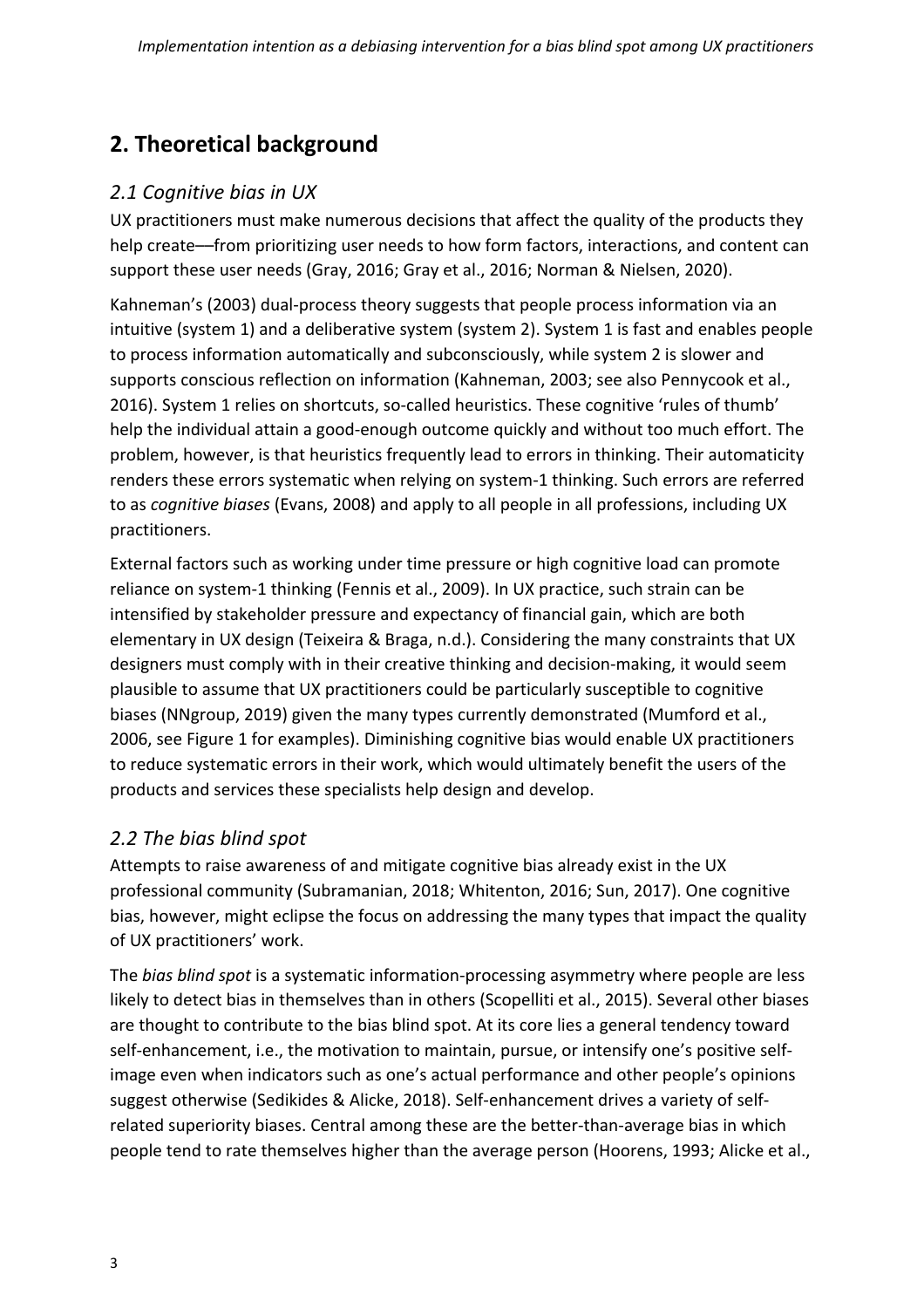2001) and the self-serving bias where people attribute success to their own abilities and failure to external factors (Sedikides & Alicke, 2018; Hoorens, 1993; Pronin & Kugler, 2007). Other biases such as the introspection illusion and naïve realism can also contribute to the bias blind spot (Pronin, 2009; Pronin & Kugler, 2007; Yan et al., 2016).

Previous work suggests that the bias blind spot is persistent in the general population (Pronin et al., 2002). How the bias blind spot manifests itself among UX practitioners has not been studied. This special bias would entail that these professionals are less likely to see where and how their own types of bias impact their creative thinking and, conversely, more inclined to detect them in others. Reducing the bias blind spot would therefore elucidate the UX practitioners' own proneness to cognitive bias. The resulting awareness of the types of bias that a person is in fact susceptible to marks a necessary first step toward addressing this error in thinking. Unduly considering one's own decisions as less biased than those of others could also harm the benefits of collaboration with stakeholders and peers, as one would tend to prioritize one's own assumedly 'less-biased' decisions. If this bias blind spot is also discernible among UX practitioners, this would warrant further development of so-called debiasing interventions for application in UX practice.

#### *2.3 Implementation intention as a debiasing intervention*

*Debiasing interventions* refer to procedures for mitigating human fallibility in judgment and decision making in general. Although some have questioned their effectiveness (Oliver et al., 2017), most studies suggest a positive effect of debiasing interventions (Arkes et al., 1988; Shaffer et al., 2016; Ludolph & Schulz, 2018), for instance as video games (Morewedge et al., 2015) and direct warning (Lewandowsky et al., 2012). The challenge with such interventions is that people might be oblivious (blind) to their own susceptibility to cognitive bias (Scopelliti et al., 2015).

As an example of a debiasing intervention, *implementation intention* can be designed to help diminish the bias blind spot. It refers to an 'if-then' plan that a person commits to (Brandstätter et al., 2015; Adriaanse et al., 2011). It is tailored to a situation that needs change and specifies the current situation and the desired behavior to be performed. By intentionally creating a conscious link between the (unsatisfactory) current situation and the desired behavior, the anticipated goal situation becomes activated and accessible. Although requiring conscious intent in the short term, sufficient repetition automatizes the behavior in the long term, leading to habit formation of the desired behavior (Bayer et al., 2009; Gollwitzer, 1999). With the 'if-then' plan as ingrained behavior, encountering the specific cue to act (recognition of the situation) triggers an automatic, pre-determined behavioral response performed without the conscious intent initially needed (Parks-Stamm et al., 2007; Aarts & Dijksterhuis, 2000; Achtziger et al., 2008).

Implementation intentions have been shown to help reduce racial bias (Stewart & Payne, 2008) and stereotyping and prejudice (Mendoza et al., 2010; Devine et al., 2012). In the case of the bias blind spot, the undesired situation is the systematic error in detecting bias in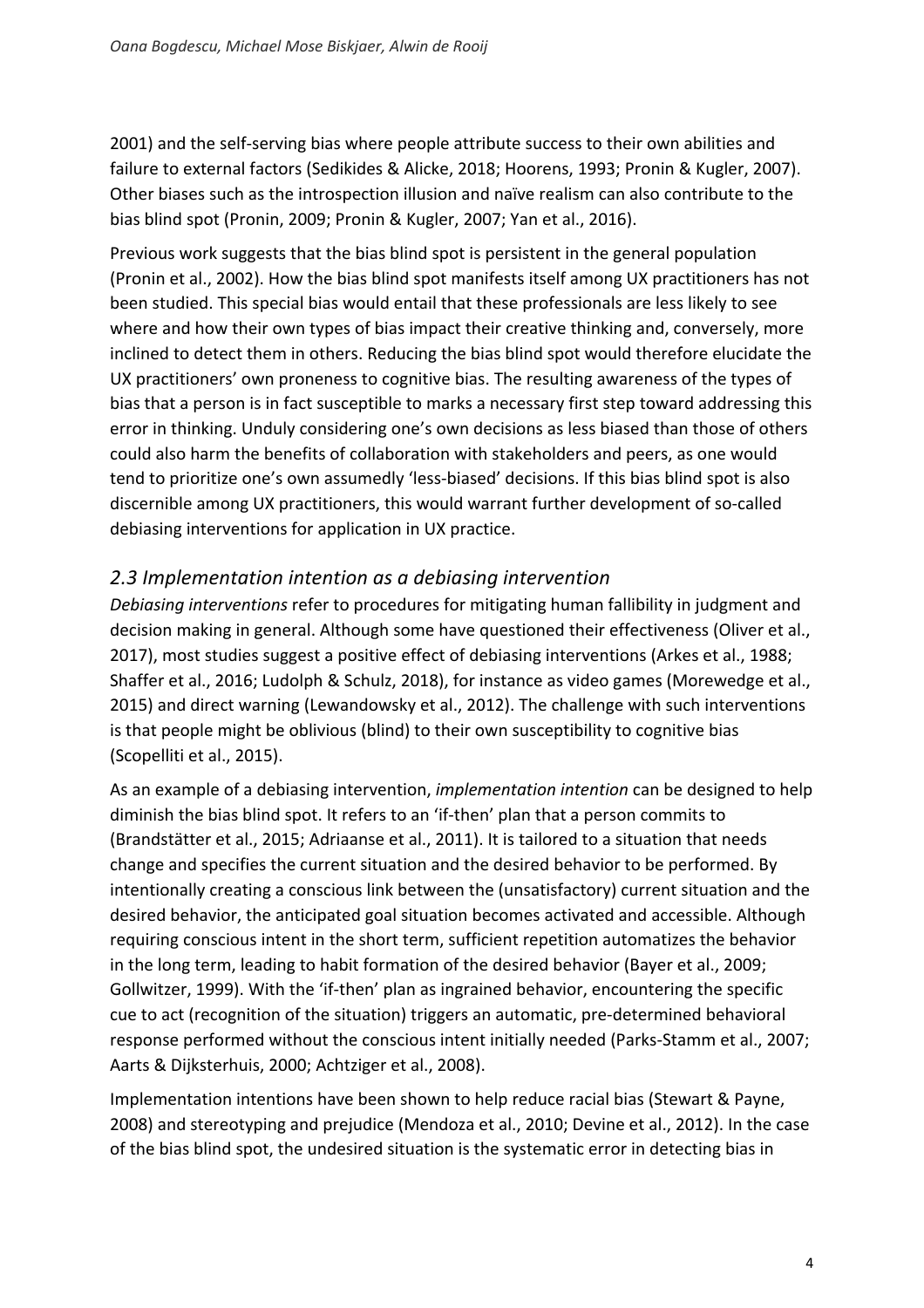oneself as compared to others. The desired behavior is to become able to detect cognitive bias as competently in oneself as one can in others. An implementation intention designed to reduce the bias blind spot among UX practitioners could therefore be: *"*If *I need to evaluate myself,* then *I will consider how other UX practitioners would evaluate me."* By committing to this implementation intention, UX practitioners should be able to offset the asymmetry in the detection of bias in themselves versus in their peers. This leads to the first hypothesis:

*H1: Employing an implementation intention, compared to non-application, diminishes the bias blind spot in the short term among UX practitioners.*

People who rely strongly on system-1 thinking have a relatively higher risk of being biased and are thus less inclined to correct their initial self-assessment through introspection (Pretz, 2011). Among UX practitioners, this might represent an issue when experts, given their experience, rely on system-1 thinking more often than their less-experienced peers (Salas et al., 2010; Shanteau, 1992). Through experience, knowledge increasingly becomes tacit via internalization (Pretz, 2011), so increased reliance on fast judgment might have become the norm, insofar as experts' intuition begin to resemble recognition (Ericsson, 1996). Compared to their less-seasoned colleagues, experienced UX practitioners could thus potentially be more inclined to act based on their cognitive biases. Experienced UX practitioners, who are arguably more 'set' in their ways, might therefore benefit most from implementation intention as a debiasing intervention. This leads to the second hypothesis:

*H2: The effect of implementation intention on the bias blind spot is moderated by years of professional UX experience.*

Guided by these two hypotheses, this paper contributes a preliminary study on the shortterm effect of implementation intention on UX practitioners' bias blind spot when still driven by conscious intent.

### **3. Method**

To test the two hypotheses, an *online experiment* was conducted among UX practitioners conceived inclusively as creative professionals working with UX design (Norman & Nielsen, 2020). The materials and data are available at DataverseNL (de Rooij, 2022).

#### *3.1 Participants*

Two hundred eight participants initially participated (see 3.5 for the recruitment process). Seventy-six did not complete the study, six failed the manipulation check, and two were not UX practitioners. Data from 123 UX practitioners was used in the analysis (*Mage* = 29.86, *SDage* = 5.45, 65 self-identified females, 53 males, 5 did not say). Sixty-eight percent of the participants were UX designers, 17% UX researchers, 8% UX strategists, 4% others (UX Team Lead, UX Manager, SEO), and 3% did not fill in their professional role. Nationalities included 42% Dutch and 18% Romanian, while 40% represented 32 other nationalities. Participants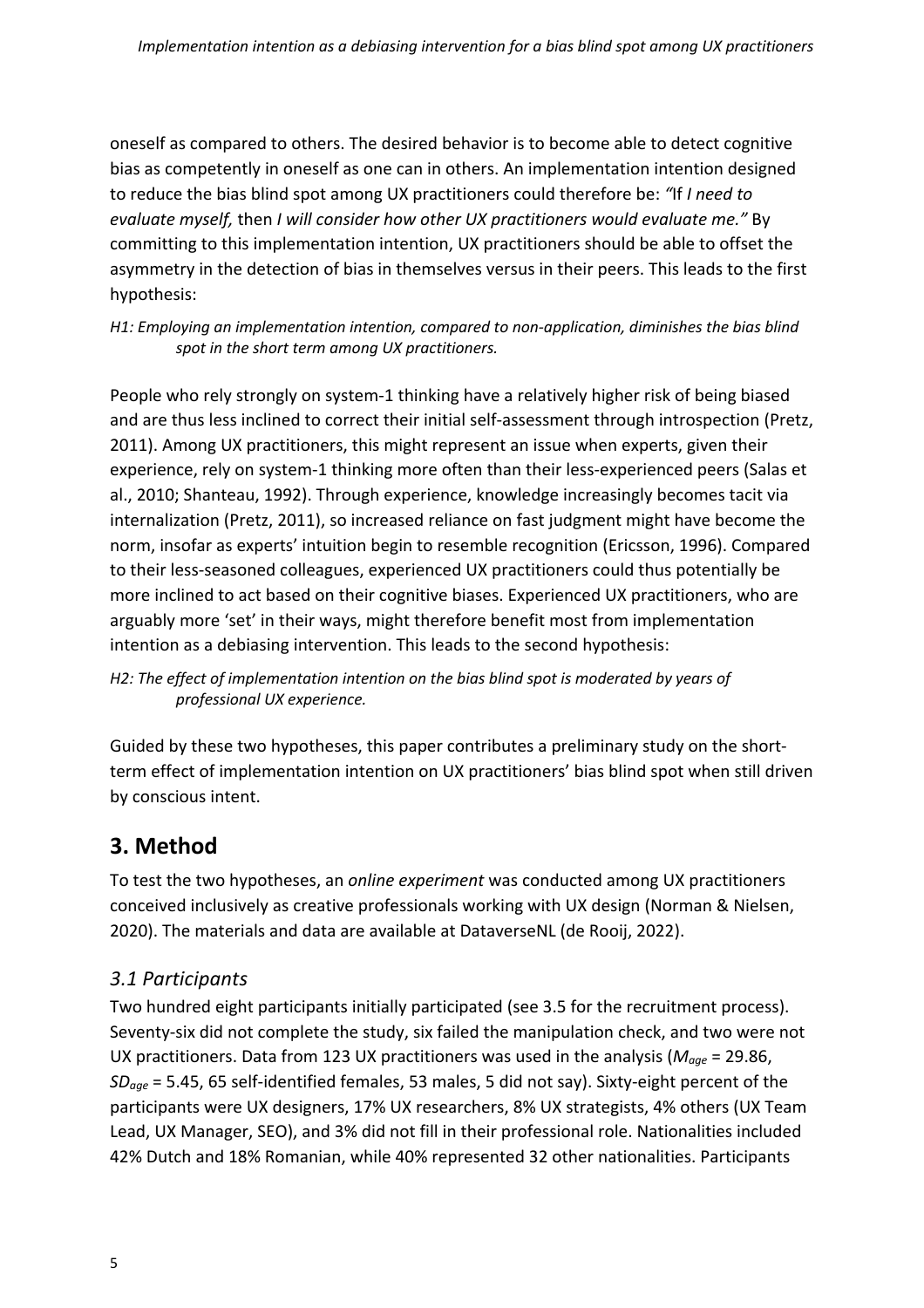had various levels of UX experience. Nineteen percent had less than one-year of experience, 29% had one-three years of experience, 18% three-five years, and 36% had more than five years of experience. Two percent did not say. The study was approved by the TSHD Research Ethics and Data Management Committee, Tilburg University.

#### *3.2 Manipulation of implementation intention*

Participants were randomly asked to undergo an implementation intention treatment (experimental group) or not (control group). The experimental group was asked to read silently to themselves: "If I need to evaluate myself, then I will consider how other UX practitioners would evaluate me" (see above for the underlying rationale). They then ticked a box with the commitment to act upon this intention (Achtziger et al., 2008). Given the short duration of the study, the effect of this commitment was assumed to be driven by conscious intent rather than habituation (Gollwitzer, 1999). To check if participants committed to the implementation intention during the study, they were asked to respond to this follow-up question: "At the beginning of the study you were asked to read and commit to a statement. What was that statement?". Data from participants who failed this manipulation check was not included in the analysis (see 3.1).

#### *3.3 Establishing and assessing the bias blind spot*

To establish and later assess a possible bias blind spot, participants were presented with five hypothetical situations (randomized) in which a cognitive bias occurred. The cognitive biases were the *anchoring bias*, *sunk cost fallacy*, *status quo bias*, *confirmation bias*, and *framing effect* (explained in Figure 1). The relevance and selection of these biases and situations were based on anecdotal evidence from the UX domain (Subramanian, 2018; NNgroup, 2019) and confirmed in an informal pilot study with five UX practitioners. The bias stimuli were designed as follows: 1) each situation would state the existence of the given cognitive bias as confirmed by the research that this study builds on to support construct validity; 2) an assumingly typical UX design process situation was described to support external validity; and 3) a consequence of the bias was described regarding the previous situation to support both construct and external validity (see Figure 1 for details).

After being presented with a situation, participants rated the following statements on a seven-point Likert scale (1 = extremely unlikely; 7 = extremely likely): "To what extent are you likely to exhibit this tendency?"; 2) "To what extent is the average UX practitioner likely to exhibit this tendency?" This approach, which follows Scopelliti et al. (2015), enabled testing of any difference in the cognitive bias detected in the participants themselves versus in others. This difference served as a proxy to indicate the degree of a bias blind spot that a participant might have. Given the many possible types of bias one might be susceptible to (Mumford et al., 2006), no reliable 'gold-standard' approach exists for accurately measuring broad constructs such as the detection of cognitive bias in the self and others. Latent variables based on the selected five biases were therefore assumed to be a domain-relevant proxy to assess cognitive bias and the bias blind spot among the UX practitioners.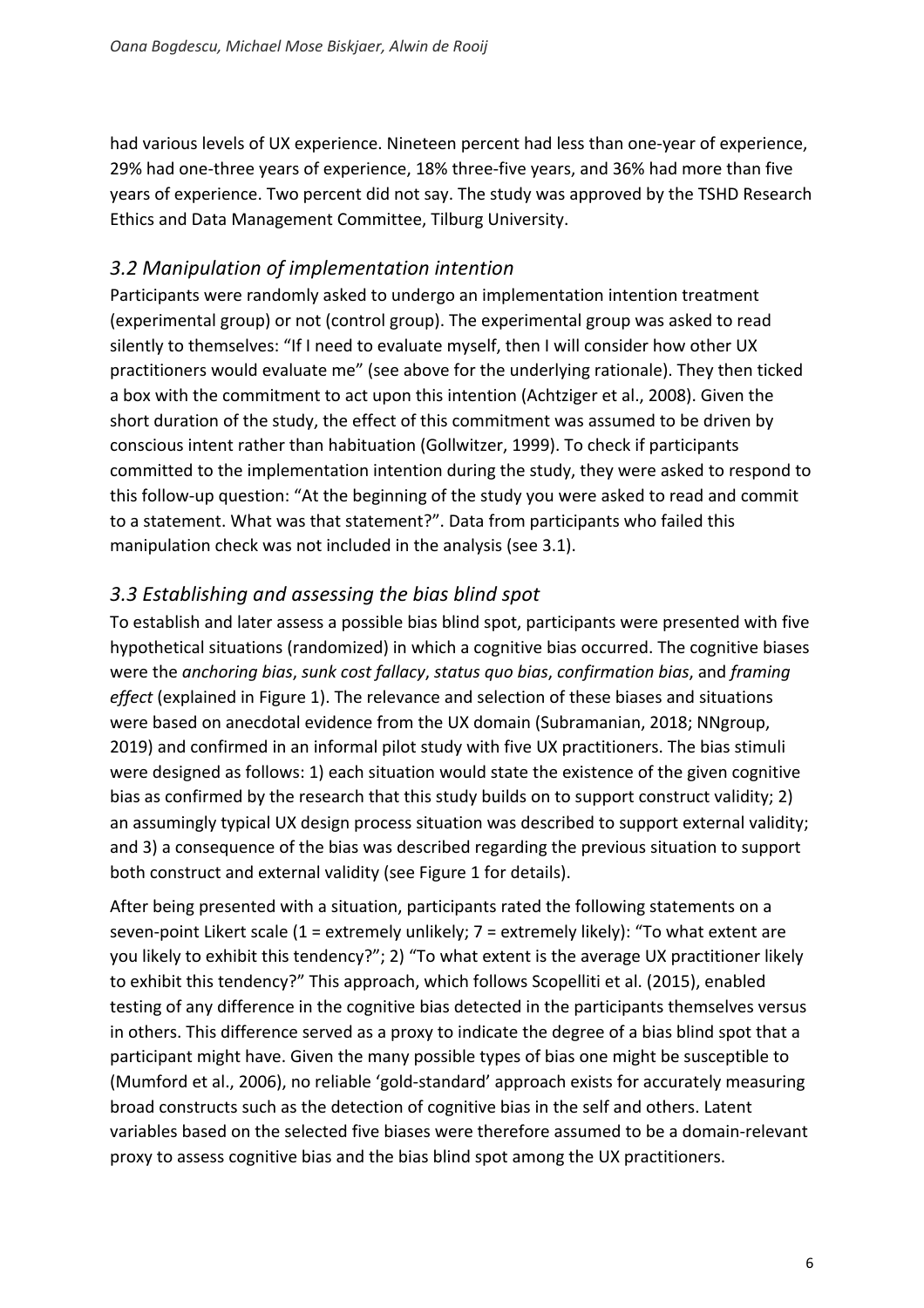

*Figure 1. The five situations of the five cognitive biases including definitions (top) in a UX context, presented in random order to the participants: A) Anchoring bias (Sugden et al., 2013), B) sunk cost fallacy (Arkes & Ayton, 1999), C) status quo bias (Samuel & Zeckhauser, 1988; Kahneman et al., 1991), D) confirmation bias (Tversky & Kahneman, 1981), and E) framing effect (Tversky & Kahneman, 1981).*

#### *3.4 Years of professional experience*

Participants were asked to report their number of years of professional UX experience using a four-point ordinal scale  $(1 =$  less than 1 year;  $2 = 1-3$  years;  $3 = 3-5$  years;  $4 = 5$  years or more). This categorization supported the ease and speed of participation online to prevent increasing attrition.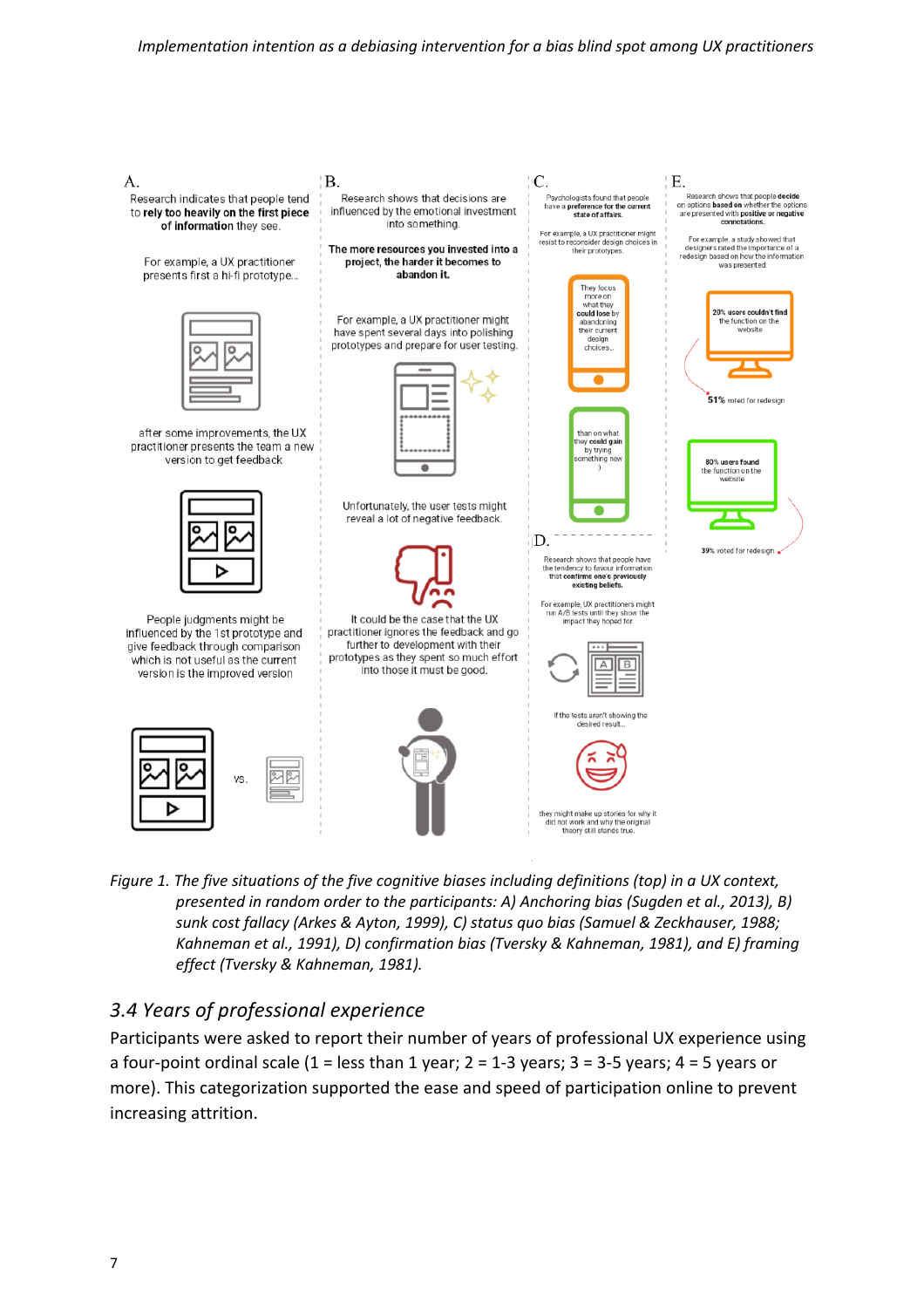#### *3.5 Procedure*

To recruit participants, a personalized invitation was sent to LinkedIn users who selfidentified as UX designers, UX researchers, or UX strategists in their profile text. They were also asked to share the study within their network. Additionally, an advertisement was posted on three Slack UX groups (MediaMonks2, UX Goodies, BetterUX Community) and one LinkedIn group (UX Professionals). The experiment started when participants opened a Qualtrics survey link provided to them in the invitation or advertisement. Informed consent was established, and instructions were provided without revealing the true purpose of the study. Participants were randomly assigned to the control or the experimental group. The experimental-group participants underwent the implementation intention procedure. All participants were presented with the five cognitive biases and self-reported to which degree each bias applied to them or the assumed 'average UX practitioner' (others) (Figure 2). Demographics were reported and the manipulation check was completed. The survey ended with a full debriefing and a note of thanks for the participants' time and effort.



*Figure 2. Example of the stimulus (left) and assessment of the bias blind spot (right) as presented during the online experiment.*

#### *3.6 Analytical strategy*

The data were analyzed with R 4.0.2 and Lavaan 0.6-7 (Rosseel, 2012). Two structural equation models (SEM) were calculated. SEM provides a flexible framework for testing the effects of the manipulation (implementation intention) and moderator (experience) on a latent variable drawn from the bias-related measurements. Normality of the data was checked by visually inspecting histograms. If a deviation from normality was suspected, the appropriate corrections for the test statistics were applied to prevent type I and type II errors (Rosseel, 2012). Models were only accepted for presentation if the model fit indices would indicate an acceptable model fit or were adapted accordingly (Kenny, 2020). The first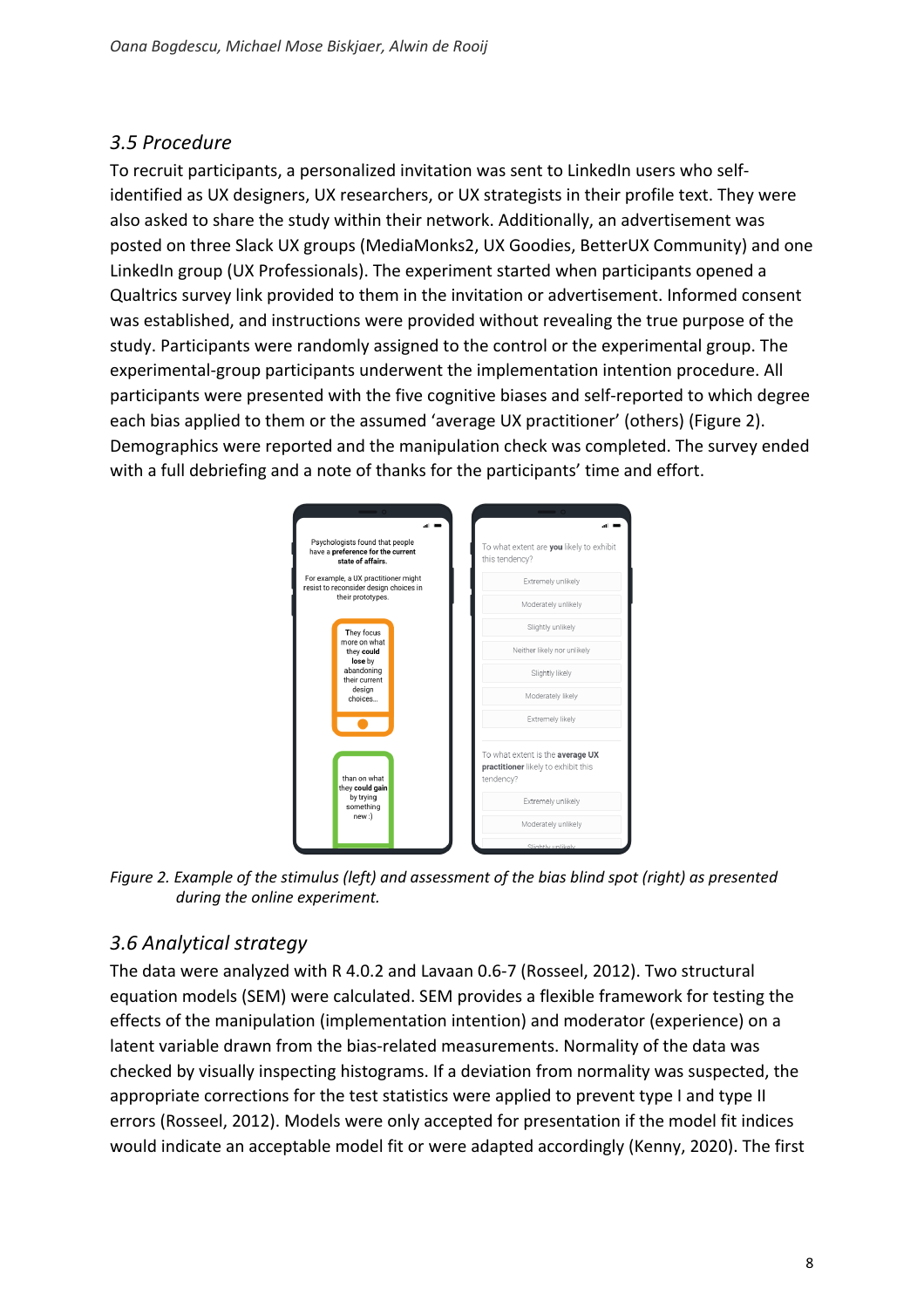SEM was calculated to test a potential difference in detected bias between the self and the 'average UX practitioner.' If a bias blind spot among the UX practitioners was confirmed, this would justify calculating the second SEM to further test any effects of the implementation intention (H1) and experience moderation (H2) on the bias blind spot.

### **4. Results**

To test if the UX practitioners perceived more bias in others than in themselves, a *multilevel structural equation model* was calculated on the non-debiased control group data (n = 64). The within-subject level was specified to test for any difference between the perception of cognitive bias in the self or in others (coding self = 0; others = 1). Cognitive bias was specified as a latent variable that comprised of the anchoring bias, sunk cost fallacy, status quo bias, confirmation bias, and framing effect. The between-subject level was saturated by covarying all cognitive bias measures since no hypothesis was tested at this level with this model (Rosseel, 2012). Visual inspection of the histograms of the measures of these five biases suggested that their distribution deviated from normality. Therefore, the Huber-White corrected test statistics were reported (Rosseel, 2012). Model fit indices suggested a good model fit (Table 1, Note) (Kenny, 2020). All bias measures significantly and positively loaded onto the latent variable cognitive bias (Table 1, latent variable). The results showed that the participants perceived significantly more bias in others than in themselves, *b* = .715, *p* < .001 (see Figure 3 and Table 1 for details). These findings justified further investigation of whether implementation intentions might be deployed to mitigate UX practitioners' bias blind spot.



*Figure 3. Visual model of the difference in perception of cognitive bias in the self and in others––the bias blind spot. Data are unstandardized coefficients. a denotes a reference value. \*\* p < .010, \*\*\* p < .001*

*Table 1. Results of the multilevel structural equation model of the difference between perceived cognitive bias in the self and in others.*

|                 | В         | SE |  |  |
|-----------------|-----------|----|--|--|
| Latent variable |           |    |  |  |
| Cognitive bias  |           |    |  |  |
| Anchoring bias  | $1.000^a$ |    |  |  |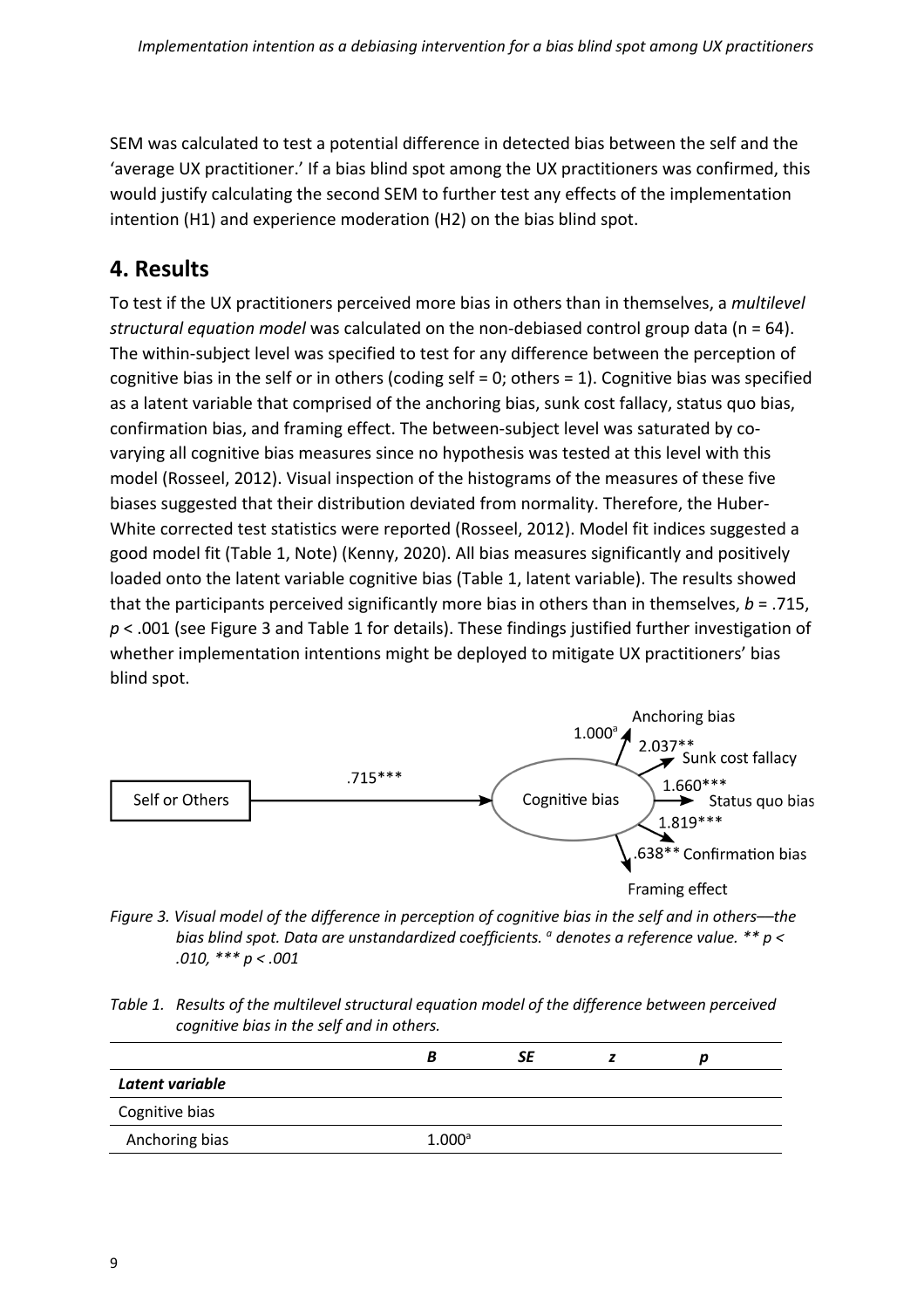| 2.037 | .593 | 3.435 | .001   |
|-------|------|-------|--------|
| 1.660 | .366 | 4.532 | < .001 |
| 1.819 | .409 | 4.447 | 0.001  |
| .638  | .224 | 2.844 | .004   |
|       |      |       |        |
|       |      |       |        |
| .715  | .171 | 4.177 | < .001 |
|       |      |       |        |
|       |      |       |        |
| .643  | .135 | 4.779 | 0.001  |
| .745  | .179 | 4.171 | < .001 |
| 1.029 | .230 | 4.478 | < .001 |
| .369  | .105 | 3.522 | < .001 |
| .411  | .091 | 4.530 | < .001 |
| .117  | .082 | 1.423 | .155   |
|       |      |       |        |

Note: Data are unstandardized coefficients (*B*), standard errors (*SE*), z-values (*z*), and p-values (*p*). Model fit indices: Comparative fit index = .965; Root mean square error of approximation = .086; Standardized root mean square error of approximation = .060. a denotes a reference value. The table presents the within-subjects results only for the participants in the non-debiased control group. Intercepts for the five biases are all set to zero.

To test if implementation intention diminished the confirmed bias blind spot among the participating UX practitioners, and if this was moderated by professional experience, a *second structural equation model* was calculated. The model featured implementation intention (coding control group = 0; experimental group = 1) as the independent variable and a latent variable to represent bias blind spot. This latent variable comprised of the difference scores (Δ) between the bias perceived in others and the bias perceived in the self for the anchoring bias, sunk cost fallacy, status quo bias, confirmation bias, and framing effect. The use of Δ's prevented the need for calculating cross-level interactions in multilevel SEM, which was not supported by the software (Rosseel, 2012). Professional experience was specified as a moderator of the effect of implementation intention on the bias blind spot. Although no hypothesis was formulated about a direct effect of professional experience on the bias blind spot, this was included in the model, as no acceptable model fit could be obtained without it. Visual inspection of the histograms of the bias Δ's suggested they did not meet the assumption of normality. Therefore, the bootstrap-corrected (n = 1,000) test statistics were reported (Rosseel, 2012). Model fit indices suggested a good model fit (Table 2, Note) (Kenny, 2020). All bias Δ's significantly and positively loaded onto the latent variable bias blind spot (Table 2, latent variable). The results showed a significant and negative effect of implementation intention on the bias blind spot, *b* = -.663, *p* = .033. However, the results showed no significant moderation effect of professional experience on the effect of implementation intention on the bias blind spot, *b* = .166, *p* = .092, and no significant direct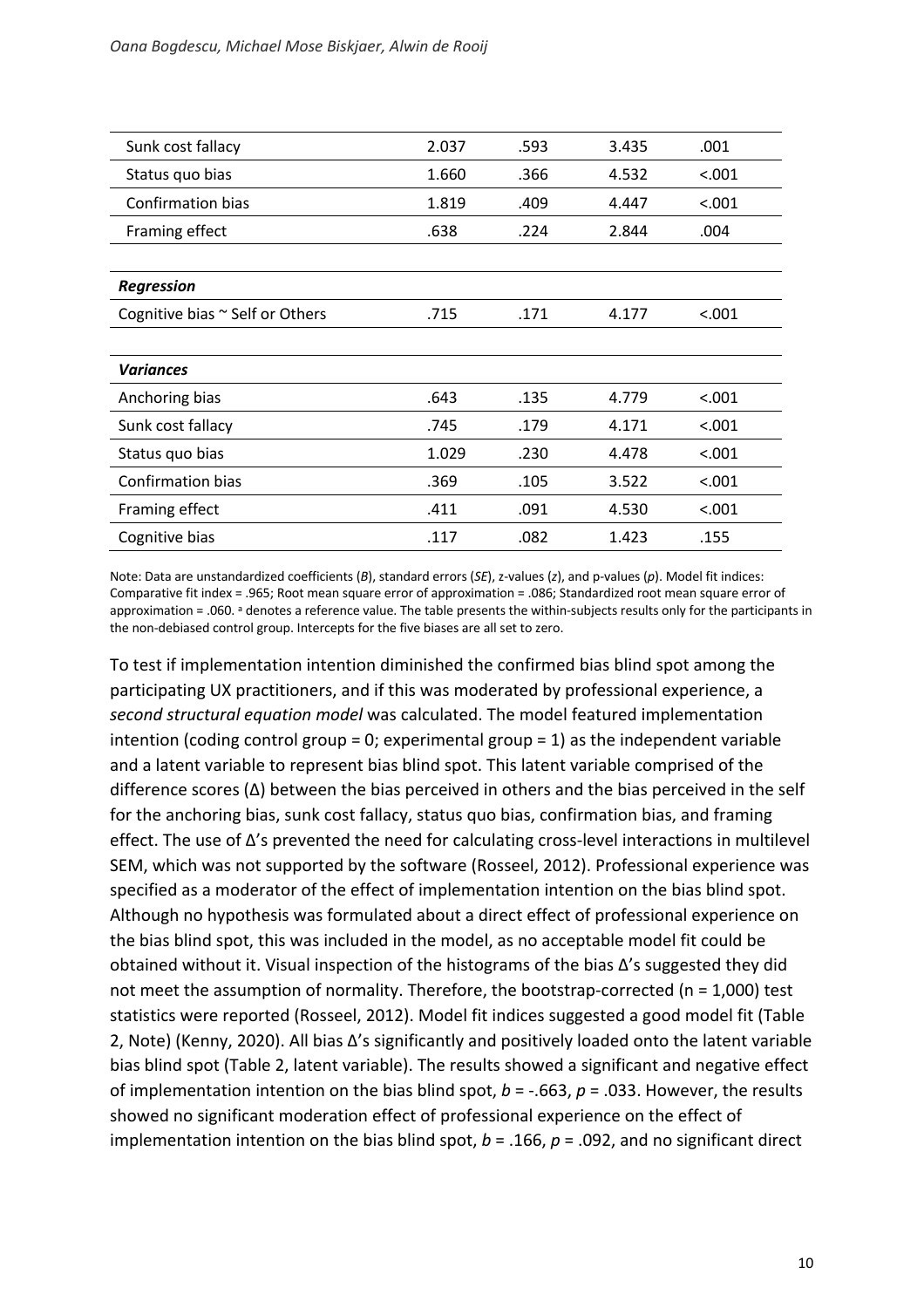effect of professional experience on the bias blind spot, *b* = .003, *p* = .957 (see Figure 4 and Table 2 for details).



- *Figure 4. Visual model and results of the effects of implementation intention on the bias blind spot, and the moderation of this effect of years of professional experience in the UX industry. Data are unstandardized coefficients. a Denotes a reference value. † p < .100, \* p < .050, \*\* p < .010*
- *Table 2. Results of the structural equation model of the effects of implementation intention on bias blind spot, and the moderating role of years of professional experience.*

|                                                                         | B                  | <b>SE</b> | z        | p      |
|-------------------------------------------------------------------------|--------------------|-----------|----------|--------|
| Latent variable                                                         |                    |           |          |        |
| Bias blind spot                                                         |                    |           |          |        |
| ∆Anchoring bias                                                         | 1.000 <sup>a</sup> |           |          |        |
| Asunk cost fallacy                                                      | 1.652              | .503      | 3.283    | .001   |
| ∆status quo bias                                                        | 1.406              | .478      | 2.942    | .003   |
| Δconfirmation bias                                                      | 2.082              | .607      | 3.432    | .001   |
| ∆framing effect                                                         | .624               | .272      | 2.298    | .022   |
|                                                                         |                    |           |          |        |
| <b>Regressions</b>                                                      |                    |           |          |        |
| Bias blind spot ~ Implementation<br>intention                           | $-663$             | .310      | $-2.137$ | .033   |
| Bias blind spot ~ Professional experience                               | .003               | .063      | .054     | .957   |
| Bias blind spot ~ Implementation<br>intention x professional experience | .166               | .099      | 1.685    | .092   |
|                                                                         |                    |           |          |        |
| <b>Variances</b>                                                        |                    |           |          |        |
| ∆anchoring bias                                                         | .962               | .140      | 6.888    | < .001 |
| ∆sunk cost fallacy                                                      | 1.501              | .243      | 6.168    | < .001 |
| ∆status quo bias                                                        | 1.946              | .282      | 6.908    | < .001 |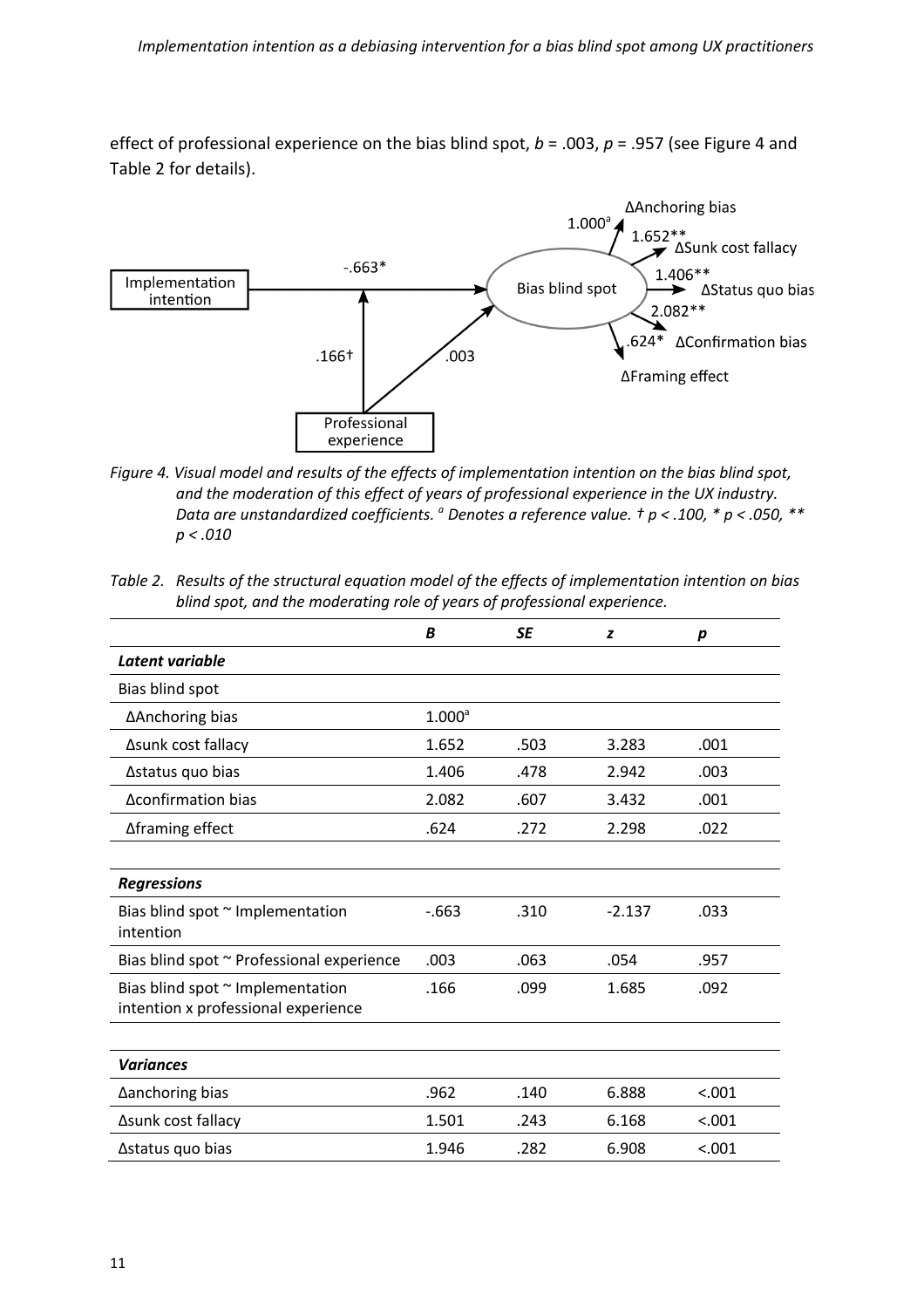| Δconfirmation bias      | .881 | .235 | 3.748 | < 0.001 |
|-------------------------|------|------|-------|---------|
| $\Delta$ framing effect | .913 | .123 | 7.405 | <.001   |
| Bias blind spot         | .192 | .095 | 2.009 | .045    |

Note: Data are unstandardized coefficients (*B*), standard errors (*SE*), z-values (*z*), and p-values (*p*). Model fit indices: Comparative fit index = .994, Root mean square error of approximation = .014, Standardized root mean square error of approximation = .051.  $a$  denotes a reference value.

### **5. Discussion**

#### *5.1 Main contribution*

The study was conducted to preliminarily explore if implementation intention can be deployed as a debiasing intervention to diminish the bias blind spot among UX practitioners in the short term. The results suggested that the participating UX practitioners *did perceive more bias* in the so-called 'average UX practitioner' than in themselves, and that this bias blind spot *could be diminished* during the experiment by committing to the implementation intention (if-then plan): *"If I need to evaluate myself, then I will consider how other UX practitioners would evaluate me."* This finding thus confirmed the first hypothesis (H1); namely that deployment of an implementation intention, compared to non-application, can diminish the bias blind spot in the short term among these UX practitioners. However, the findings showed no evidence for hypothesis (H2); i.e., that the effect of implementation intention on the bias blind spot was moderated by years of professional UX experience.

These results align with research suggesting that the bias blind spot is prevalent in the general population (Pronin et al., 2002) and demonstrate that UX practitioners are no different in that regard. This is unsurprising. More importantly, this study may be the first to suggest that *an implementation intention can be designed to help debias UX practitioners' bias blind spot short-term*; that is, when the effect of the deployed implementation intention is still driven by conscious intent as opposed to habituation (Gollwitzer, 1999; Parks-Stamm et al., 2007; Aarts & Dijksterhuis, 2000; Achtziger et al, 2008). These results also add the bias blind spot to the list of cognitive biases alongside racial biases (Stewart & Payne, 2008) and stereotyping and prejudice (Mendoza et al., 2010; Devine et al., 2012) and others that can indeed be targeted and mitigated with tailored implementation intentions.

These results thus contribute new insight to the design research community and the UX professional community. Especially the latter seems to focus increasingly on cognitive biases in UX and on finding efficient debiasing interventions to help UX practitioners become even more aware of and skillful at mitigating the cognitive biases that mostly severely affect their profession (NNgroup, 2019; Subramanian, 2018; Sun, 2017; Whitenton, 2016). In our view, this enhanced attention to biases specifically among UX practitioners is not fully represented in the current body of work in the design research community.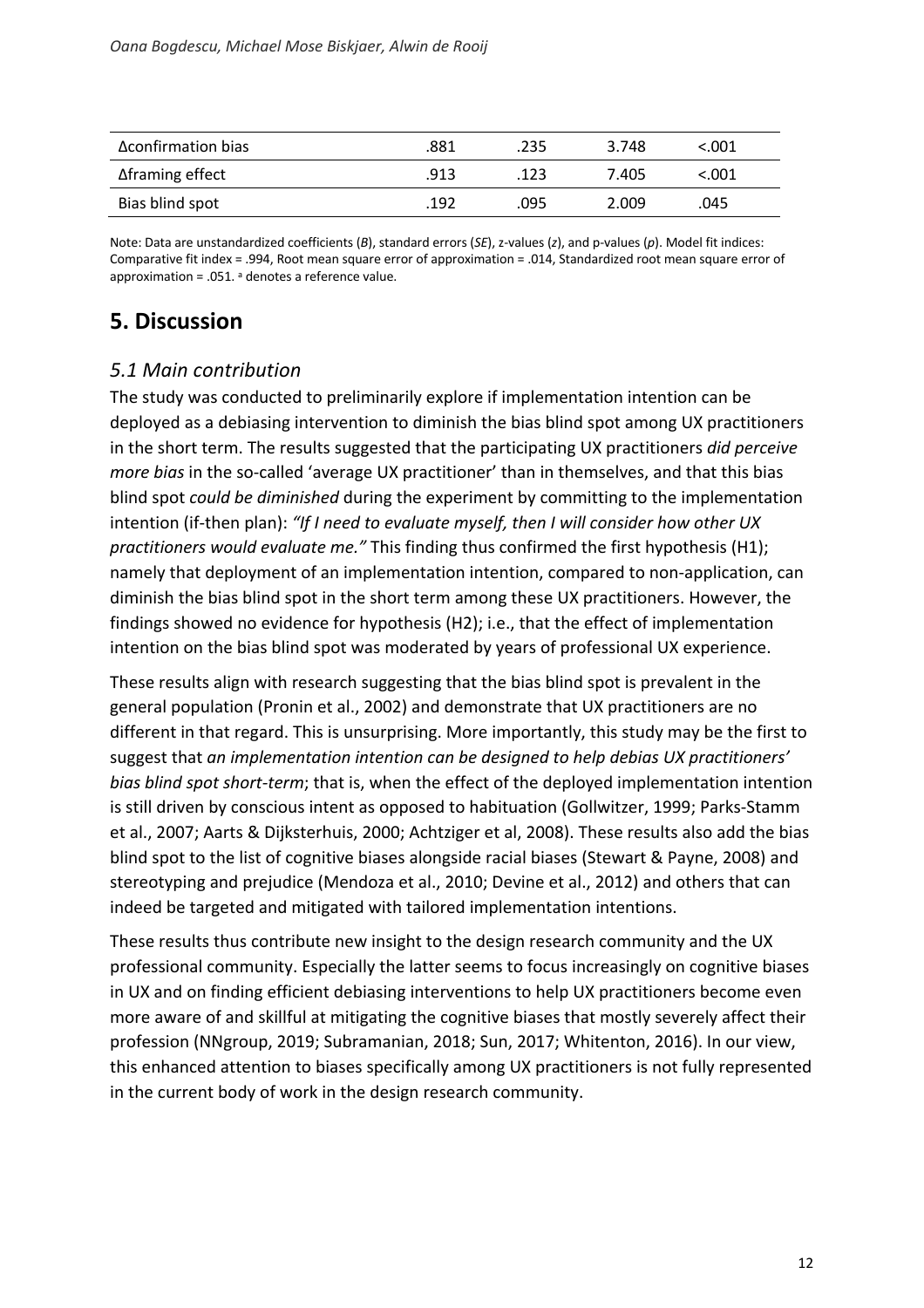#### *5.2 Limitations*

The study has various limitations. Firstly, as with any online experiment, there are limitations to the external validity of the results. As such, there is some uncertainty about the degree to which the results apply to situations that occur in professional practice. The results should not be taken as definitive, but as indicative as an incentive to conduct further research. Secondly, a common issue with online experiments is attrition. In this study, seventy-six people started but did not complete the experiment. Because the reasons for noncompletion are unknown, selection bias cannot be ruled out. This might affect the study's internal validity. Thirdly, the ordinal scale used to capture experience could, theoretically, introduce ceiling effects due to the five+ years category. Inspection of the data, however, suggested this was unlikely. Fourthly, the use of difference scores could threaten the construct validity of the blind spot measure (Peter et al., 1993). This means that negative scores are possible, indicating the perception of more bias in the self than in others, which would comprise the opposite of a bias blind spot. However, confirming a bias blind spot among UX practitioners (Figure 3, Table 1) before further testing did largely rule out this potential limitation.

#### *5.3 Implications and future work*

The present preliminary study is conceived as a first look into ways in which UX practitioners can be equipped with the knowledge and tools they need to address their cognitive biases. Speculatively, becoming aware of and initiating proper measures to debias the bias blind spot could be seen as a *soft skill* among UX practitioners to improve investigations into and decision-making about user needs, especially when collaborating closely with stakeholders and peers, which is typical in UX. Ultimately, cultivating this soft skill would be an asset for UX practitioners when trying to maximize the end users' perceived benefits from interacting with the numerous UX-based products and services that characterize everyday life.

The results of the present study should therefore be considered an incentive to take a second and third look.

A *second look* is necessary to establish the long-term efficacy of implementation intention as a debiasing intervention for the bias blind spot among UX practitioners. A key advantage of implementation intention compared to current debiasing interventions, e.g., video games (Morewedge et al., 2015), 'considering the alternative' (Mussweiler et al., 2000), and direct warning (Lewandowsky et al., 2012), is its potential for long-term effects (see Mussweiler et al., 2000; Madva, 2017). Although the present study only points to its short-term effects driven by conscious intent, research suggests that with sufficient repetition, implementation intentions can be automatized and become habitual (Gollwitzer et al., 1999; Parks-Stamm et al., 2007; Aarts & Dijksterhuis, 2000; Achtziger et al., 2008). Therefore, the potential longterm effects of implementation intention evoke a type of debiasing skill that becomes subconscious and effortless over time. Further research should examine if this is the case.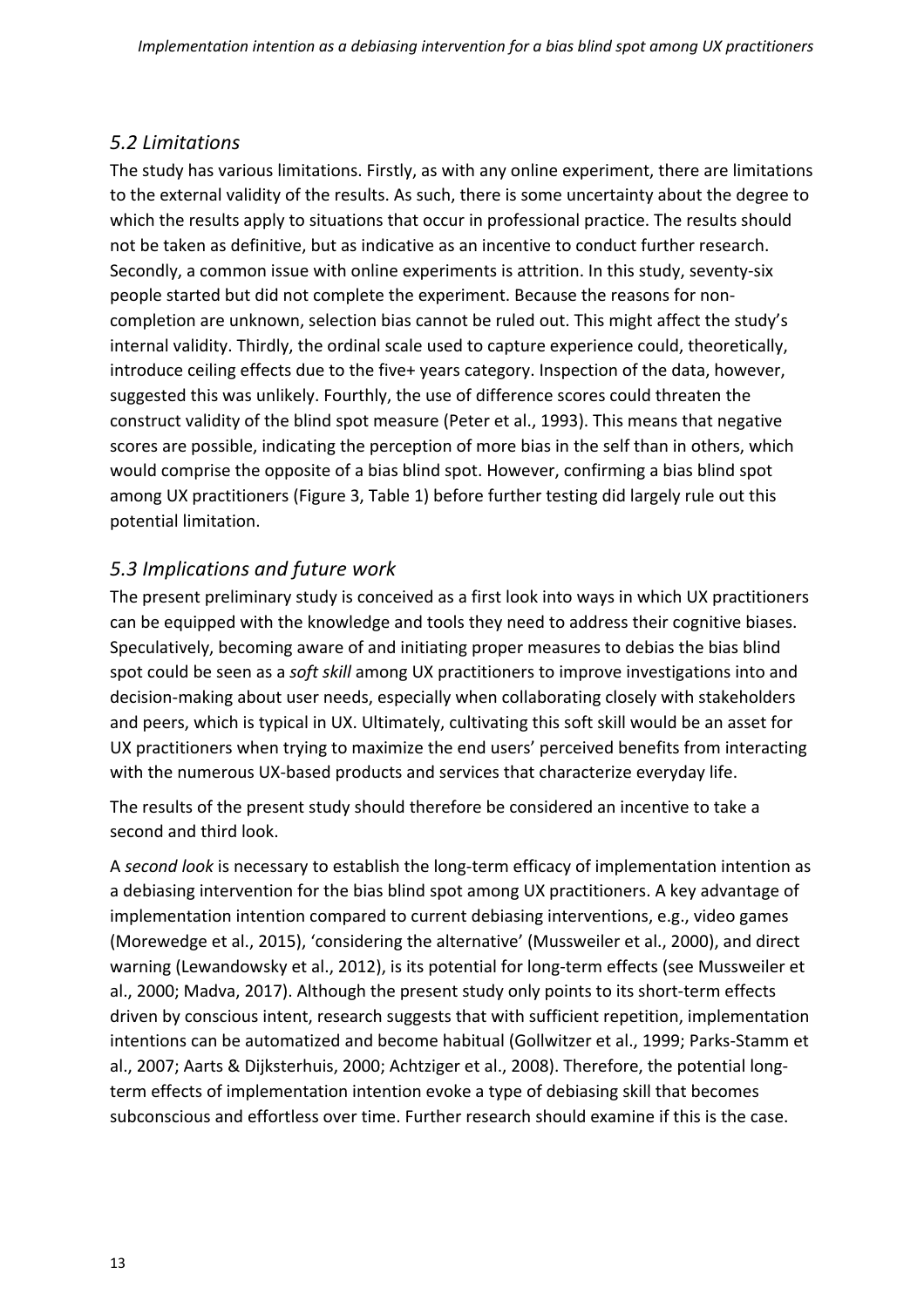A *third look* is equally important. A motivational factor for adopting implementation intention is that using it brings tangible benefits at a reasonable cost. Its relative ease and limited cost and time investment suit an environment where practitioners often work under time pressure and high cognitive load (Fennis et al., 2009; Teixeira & Braga, n.d.). As for the benefits, the working hypothesis is that the bias blind spot gets in the way of realistically detecting one's own susceptibility to cognitive bias. This obliviousness leaves potentially harmful cognitive biases unaddressed, which, ultimately, might be detrimental to the quality of the products and services that UX practitioners help create. Whether (literally) bringing into view one's own susceptibility to cognitive bias is sufficient for enabling UX practitioners to act upon their improved awareness remains an open scientific question and a practical problem.

The tighter an implementation intention is aligned with a situation, the larger the chance of successful debiasing (Gollwitzer, 1999). Therefore, in practice implementation intentions could be designed with further specificity regarding the human-centered UX design process (e.g., empathy, idea generation) and the people involved (e.g., peers, stakeholders, users) and integrate specific state-of-the-art design theory. Concretely, this goal could be materialized in UX design education and later as part of professional design training programs. Multiple implementation intentions tailored to specific UX situations would therefore likely be needed to become gradually more aware of one's own susceptibility to cognitive bias and to actively address the types of bias that most palpably hamper the quality of a UX practitioner's work.

With this preliminary study, we hope that the design research community might be inspired to look even closer at the bias blind spot and some of the debiasing interventions that seem most promising for mitigating this issue in contemporary professional UX design practice.

### **6. References**

- Aarts, H., & Dijksterhuis, A. (2000). Habits as knowledge structures: Automaticity in goal-directed behaviors*. Journal of Personality and Social Psychology*, *78*(1), 56–63. https://doi.org/10.1037/0022-3514.78.1.53.
- Achtziger, A., Gollwitzer, P. M., & Sheeran, P. (2008). Implementation intentions and shielding goal striving from unwanted thoughts and feelings. *Personality and Social Psychology Bulletin*, *34*(3), 381–393. https://doi.org/10.1177/0146167207311201.
- Adriaanse, M. A., Gollwitzer, P. M., de Ridder, D. T., de Wit, J. B., & Kroese, F. M. (2011). Breaking habits with implementation intentions: A test of underlying processes. *Personality and Social Psychology Bulletin*, *37*(4), 502–513. https://doi.org/10.1177/0146167211399102.
- Alicke, M. D., Vredenburg, D. S., Hiatt, M., & Govorun, O. (2001). The better than myself effect. *Motivation and Emotion*, 25, 7–22. https://doi.org/10.1023/A:1010655705069.
- Arkes, H. R., & Ayton, P. (1999). The sunk cost and Concorde effects: Are humans less rational than lower animals? *Psychological Bulletin*, *125*(5), 591–600. https://doi.org/10.1037/0033- 2909.125.5.591.
- Arkes, H. R., Guilmette, T., Faust, D., & Hart, K. (1988). Eliminating the hindsight bias. *Journal of Applied Psychology*, *73*(2), 305–307. https://doi.org/10.1037/0021-9010.73.2.305.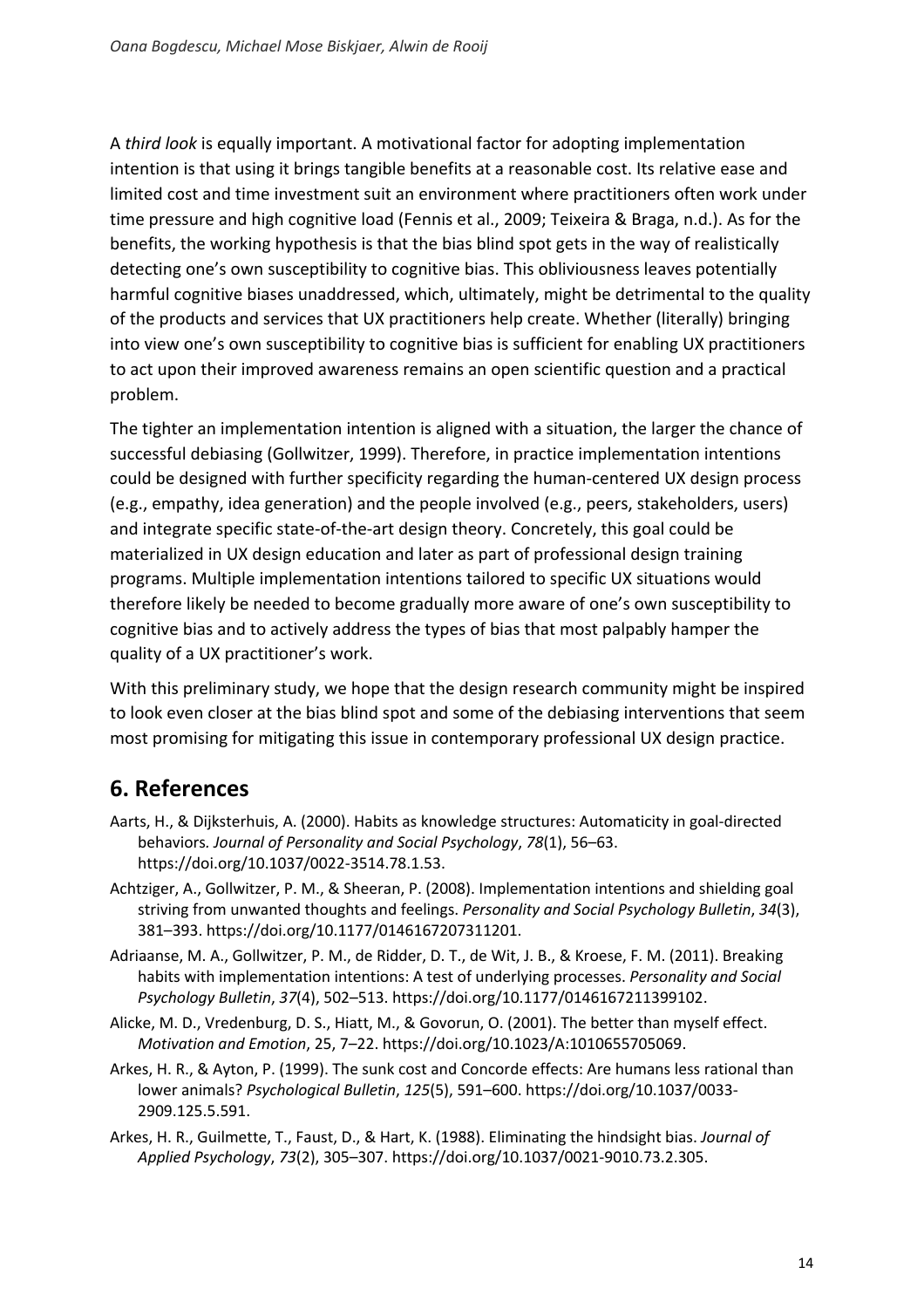- Bayer, U. C., Achtziger, A., Gollwitzer, P. M., & Moskowitz, G. B. (2009). Responding to subliminal cues: Do if-then plans facilitate action preparation and initiation without conscious intent? *Social Cognition*, *27*(2), 183–201. https://doi.org/10.1521/soco.2009.27.2.183.
- Brandstätter, V. L., & Gollwitzer, P. M. (2001). Implementation intentions and efficient action initiation. *Journal of Personality and Social Psychology*, *81*(5), 946–960. https://doi.org/10.1037/0022-3514.81.5.946.
- de Rooij, A. (2022). Data and materials for "Implementation Intention as a Debiasing Intervention for a Bias Blind Spot among UX Practitioners", DataverseNL. https://doi.org/10.34894/3JYWTN
- Devine, P. G., Forscher, P. S., Austin, A. J., & Cox, W. T. L. (2012). Long-term reduction in implicit race bias: A prejudice habit-breaking intervention. *Journal of Experimental Social Psychology*, *48*(6), 1267–1278. https://doi.org/10.1016/j.jesp.2012.06.003.
- Ericsson, K. A. (1996). The Acquisition of Expert Performance: An Introduction to Some of the Issues. In Ericsson, K. A. (Ed.), *The Road to Excellence: The Acquisition of Expert Performance in the Arts and Sciences, Sports, and Games*, 1–50. New York: Lawrence Erlbaum Associates, Inc.
- Evans, J. S. (2008). Dual-processing accounts of reasoning, judgment, and social cognition. *Annual Review of Psychology*, 59, 255–278. https://doi.org/10.1146/annurev.psych.59.103006.093629.
- Fennis, B. M., Janssen, L., & Vohs, K. D. (2009). Acts of benevolence: A limited-resource account of compliance with charitable requests. *Journal of Consumer Research*, 35, 906–924. https://doi.org/10.1086/593291.
- Gollwitzer, P. M. (1999). Implementation intentions: Strong effects of simple plans. *American Psychologist*, 54, 493–503. https://doi.org/10.1037/0003-066X.54.7.493.
- Gray, C. M. (2016). It's more of a mindset than a method: UX practitioners' conception of design methods. *Proceedings of the 2016 ACM Conference on Human Factors in Computing Systems (CHI 2016)*, 4044-4055. New York: ACM. http://dx.doi.org/10.1145/2858036.2858410.
- Gray, C. M., Toombs, A. L., & Gross, S. (2015). Flow of competence in UX design practice. *Proceedings of the 2015 ACM Conference on Human Factors in Computing Systems (CHI 2015)*, 3285-3294. New York: ACM. http://doi.acm.org/10.1145/2702123.2702579.
- Haselton, M., Bryan, G. A., Wilke, A., Frederick, D., & Galperin, A. (2009). Adaptive rationality: An evolutionary perspective on cognitive bias. *Social Cognition*, *27*(5), 733–763. https://doi.org/10.1521/soco.2009.27.5.733.
- Hoorens, V. (1993). Self-enhancement and superiority biases in social comparison. *European Review of Social Psychology*, *4*(1), 113–139. https://doi.org/10.1080/14792779343000040.
- Kahneman, D. (2003). A perspective on judgment and choice: Mapping bounded rationality. *American Psychologist*, *58*(9), 697–720. https://doi.org/10.1037/0003-066X.58.9.697.
- Kahneman, D. (2012). *Thinking, Fast, and Slow*. New York: Penguin.
- Kahneman, D., Knetsch, J. L., & Thaler, R. H. (1991). Anomalies: The endowment effect, loss aversion, and status quo bias. *Journal of Economic Perspectives*, *5*(1), 193–206. https://doi.org/10.1257/jep.5.1.193.
- Kambala, C. (2019, September 10). Importance of UI/UX design interaction and why it will matter for your business. Retrieved April 2020, from *E27*: https://e27.co/importance-of-ui-ux-designinteraction-and-why-it-will-matter-for-your-business-20190909/.
- Kenny, D. A. (2020). Measuring model fit. Retrieved February 9, 2021 from http://www.davidakenny.net/cm/fit.html.
- Kouprie, M., & Visser, F. S. (2009). A framework for empathy in design: Stepping into and out of the user's life. *Journal of Engineering Design, 20*(5), 437-448. http://doi.org/10.1080/09544820902875033.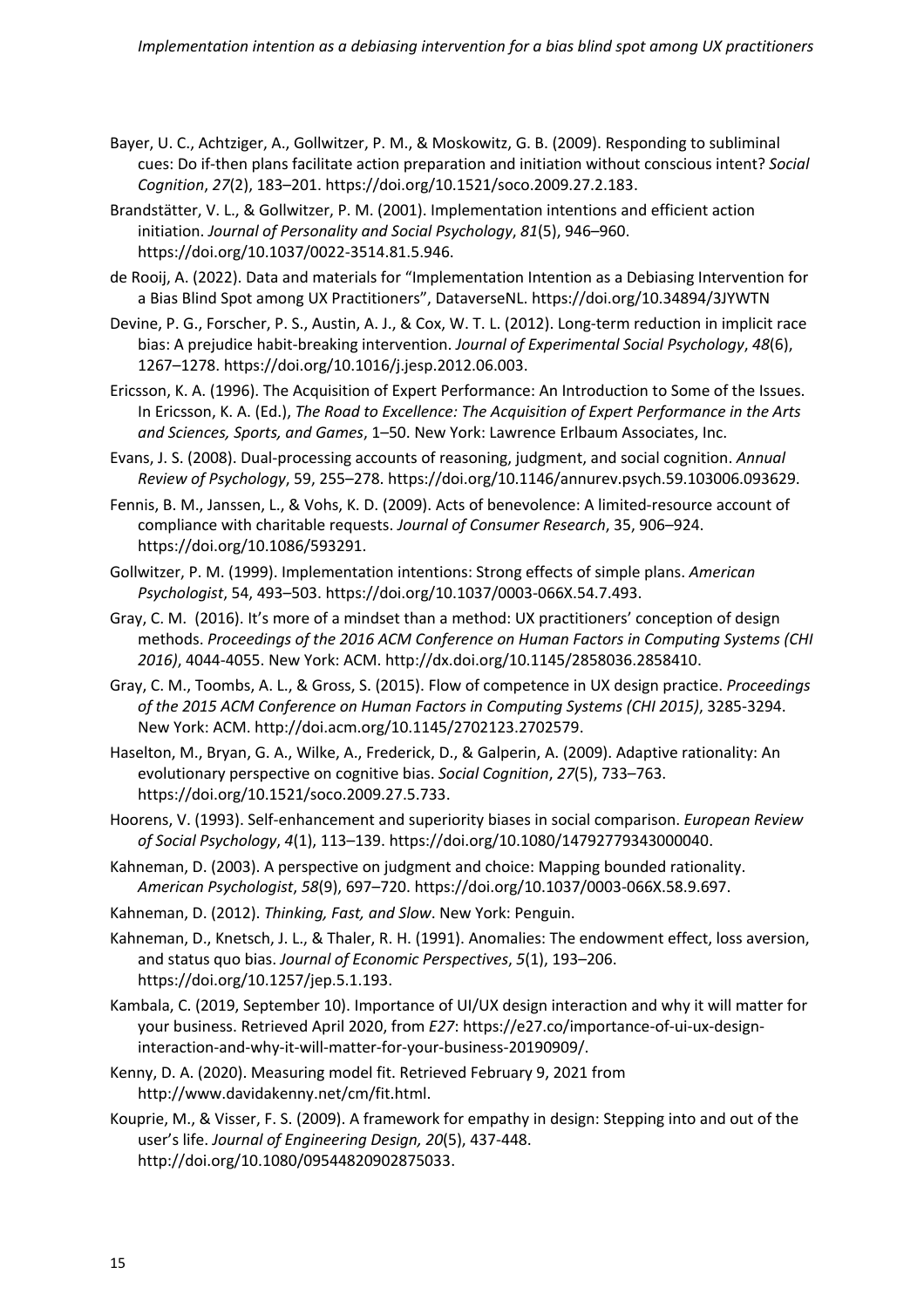- Köppen, E., & Meinel, C. (2015). Empathy via design thinking: Creation of sense and knowledge. In Plattner, H., Meinel, C., & Leifer, L. (Eds.), *Design Thinking Research: Building Innovators*, 15-28. Switzerland: Springer International Publishing. http://doi.org/10.1007/978-3-319-06823-7\_2.
- Lewandowsky, S., Ecker, U. K., Seifert, C. M., Schwarz, N., & Cook, J. (2012). Misinformation and its correction: Continued influence and successful debiasing. *Psychological Science in the Public Interest*, *13*(2), 106–131. https://doi.org/10.1177/1529100612451018.
- Ludolph, R., & Schulz, P. J. (2018). Debiasing health-related judgments and decision making: A systematic review. *Medical Decision Making*, *38*(1), 3-13. https://doi.org/10.1177/0272989X17716672.
- Madva, A. (2017). Biased against debiasing: On the role of (institutionally sponsored) selftransformation in the struggle against prejudice. *Ergo: An Open Access Journal of Philosophy*, 4, 145-179. https://doi.org/10.3998/ergo.12405314.0004.006.
- Mendoza, S. A., Gollwitzer, P. M., & Amodio, D. M. (2010). Reducing the expression of implicit stereotypes: Reflexive control through implementation intentions. *Personality and Social Psychology Bulletin*, *36*(4), 512–523. https://doi.org/10.1177/0146167210362789.
- Morewedge, C. K., Yoon, H., Scopellti, I., Symborski, C. W., Korris, J. H., & Kassam, K. S. (2015). Debiasing decisions: Improved decision making with a single training intervention. *Behavioural and Brain Sciences*, *2*(1), 129–140. https://doi.org/10.1177/2372732215600886.
- Mumford, M. D., Blair, C., Dailey, L., Leritz, L. E., & Osburn, H. K. (2006). Errors in creative thought? Cognitive biases in a complex processing activity. *The Journal of Creative Behavior*, *40*(2), 75-109. https://doi.org/10.1002/j.2162-6057.2006.tb01267.x.
- Mussweiler, T., Strack, F., & Pfeiffer, T. (2000). Overcoming the inevitable anchoring effect: Considering the opposite compensates for selective accessibility. *Personality and Social Psychology*, *28*(9), 1142–1150. https://doi.org/10.1177/01461672002611010.
- NNgroup. (2019, October 11). Decision biases affecting UX practitioners. Retrieved March 15, 2020, from *Nielsen Norman Group*: https://www.nngroup.com/videos/decision-biases-uxpractitioners/.
- Norman, D., & Nielsen, J. (2020, February). The definition of user experience (UX). Retrieved March 15, 2020, from *Nielsen Norman Group*: https://www.nngroup.com/articles/definition-userexperience.
- O'Brien, R. (2018, August 1). 5 reasons why UX design is important for your business. Retrieved April 2020, from *NewIcon*: https://www.newicon.net/5-reasons-why-ux-design-is-important-forbusiness/
- Oliver, G., Oliver, G., & Body, R. (2017). Poor evidence on whether teaching cognitive debiasing or cognitive forcing strategies, lead to a reduction in errors attributable to cognition in emergency medicine students or doctors. *Emergency Medicine Journal*, *34*(8), 34, 553–554. https://doi.org/10.1136/emermed-2017-206976.2.
- Parks-Stamm, E., Gollwitzer, P. M., & Oettingen, G. (2007). Action control by implementation intentions: Effective cue detection and efficient response initiation. *Social Cognition*, *25*(2), 248– 266. https://doi.org/10.1521/soco.2007.25.2.248.
- Pennycook, G., Fugelsang, J. A., & Thompson, V. A. (2016). Commentary: Rethinking fast and slow based on a critique of reaction-time reverse inference. *Frontiers in Psycholology*, 7, 1174. https://doi.org/10.3389/fpsyg.2016.01174.
- Peter, J. P., Churchill Jr, G. A., & Brown, T. J. (1993). Caution in the use of difference scores in consumer research. *Journal of Consumer Research, 19*(4), 655-662. https://doi.org/10.1086/209329.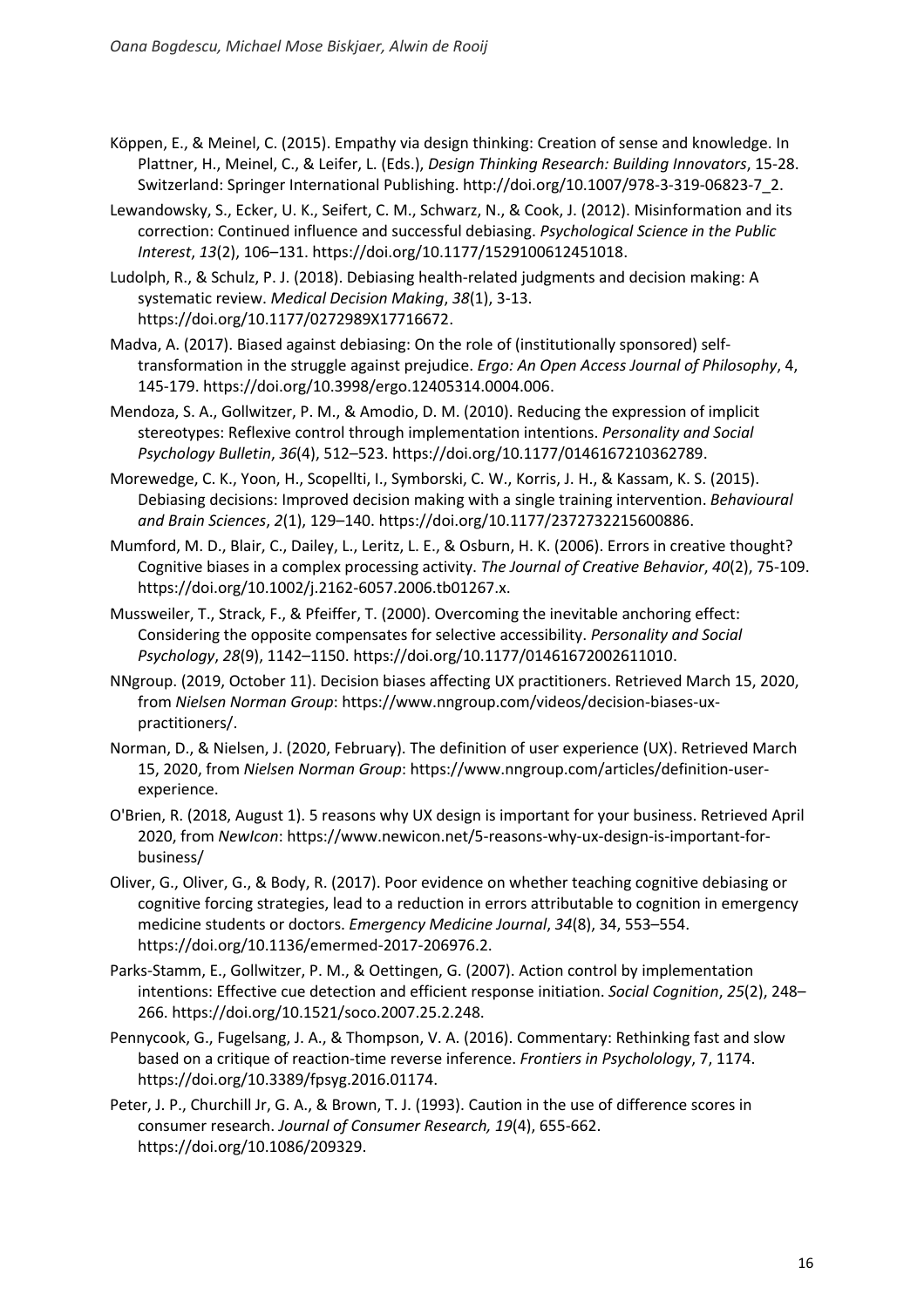- Pretz, J. E. (2011). Types of Intuition: Inferential and Holistic. In Sinclair, M. (Ed.), *Handbook of Intuition Research*, 17-27. Cheltenham, UK: Edward Elgar.
- Pronin, E. (2009). The introspection illusion. *Advances in Experimental Social Psychology*, 41, 1–67. https://doi.org/10.1016/S0065-2601(08)00401-2.
- Pronin, E., Lin, D. Y., & Ross, L. (2002). The bias blind spot: Perception of bias in self versus others. *Personality and Social Psychology Bulletin*, *28*(3), 369–381. https://doi.org/10.1177/0146167202286008.
- Pronin, E., & Kugler, M. B. (2007). Valuing thoughts, ignoring behavior: The introspection illusion as a source of the bias blind spot. *Journal of Experimental Social Psychology*, *43*(4), 565–578. https://doi.org/10.1016/j.jesp.2006.05.011.
- Rosseel, Y. (2012). Lavaan: An R package for structural equation modeling and more. Version 0.5–12 (BETA). *Journal of Statistical Software*, *48*(2), 1-36.
- Salas, E., Rosen, A., M., & DiazGranados, D. (2010). Expertise-based intuition and decision making in organizations. *Journal of Management*, *36*(4), 941–973. https://doi.org/10.1177/0149206309350084.
- Samuelson, W., & Zeckhauser, R. (1988). Status quo bias in decision making. *Journal of Risk and Uncertainty*, 1, 7–59. https://doi.org/10.1007/bf00055564.
- Scopelliti, I., Morewedge, C. K., McCormick, E., Min, H. L., Lebrecht, S., & Kassam, K. S. (2015). Bias blind spot: Structure, measurement, and consequences. *Management Science*, *61*(10), 2468– 2486. https://doi.org/10.1287/mnsc.2014.2096.
- Sedikides, C., & Alicke, M. D. (2018). The Five Pillars of Self-enhancement and Self-protection. In Ryan, R. M. (Ed.), *Oxford Handbook of Motivation* (2nd ed.), 307-320. Oxford, UK: Oxford University Press.
- Shaffer, V. A., Focella, E. S., Scherer, L. D., & Zikmund-Fisher, B. J. (2016). Debiasing affective forecasting errors with targeted, but not representative, experience narrative. *Patient Education and Counseling*, *99*(10), 611–1619. https://doi.org/10.1016/j.pec.2016.04.004.
- Shanteau, J. (1992). The Psychology of Experts: An Alternative View. In Wright, G, & Bolger, F. (Eds.), *Expertise and Decision Support*, 11-23. Boston, MA: Springer.
- Stewart, B. D., & Payne, B. K. (2008). Bringing automatic stereotyping under control: Implementation intentions as efficient means of thought control. *Society for Personality and Social Psychology*, *34*(10), 1332–1345. https://doi.org/10.1177/0146167208321269.
- Subramanian, S. (2018, June 7). 10 cognitive biases to avoid in user research (and how to avoid them). Retrieved April 14, 2020, from *UX Collective*: https://uxdesign.cc/10-cognitive-biases-toavoid-in-user-research-and-how-to-avoid-them-993aa397c8c6.
- Sugden, R., Zheng, J., & Zizzo, D. (2013). Not all anchors are created equal. *Journal of Economic Psychology*, 39, 21–31. https://doi.org/10.1016/j.joep.2013.06.008.
- Sun, A. (2017, November 29). 6 common cognitive biases UXers should know. Retrieved April 14, 2020, from *Muzli*: https://medium.muz.li/6-common-cognitive-biases-uxers-should-know-750b8c7af1a8.
- Teixeira, F., & Braga, C. (n.d.). The state of UX in 2020. Retrieved April 14, 2020, from *UX Collective*: https://trends.uxdesign.cc/.
- Tversky, A., & Kahneman, D. (1974). Judgment under uncertainty: Heuristics and biases. *Science*, *185*(4157), 1124-1131. https://doi.org/10.1126/science.185.4157.1124.
- Tversky, A., & Kahneman, D. (1981). The Framing of decisions and the psychology of choice. *Science*, *211*(4481), 453–458. https://doi.org/10.1126/science.7455683.